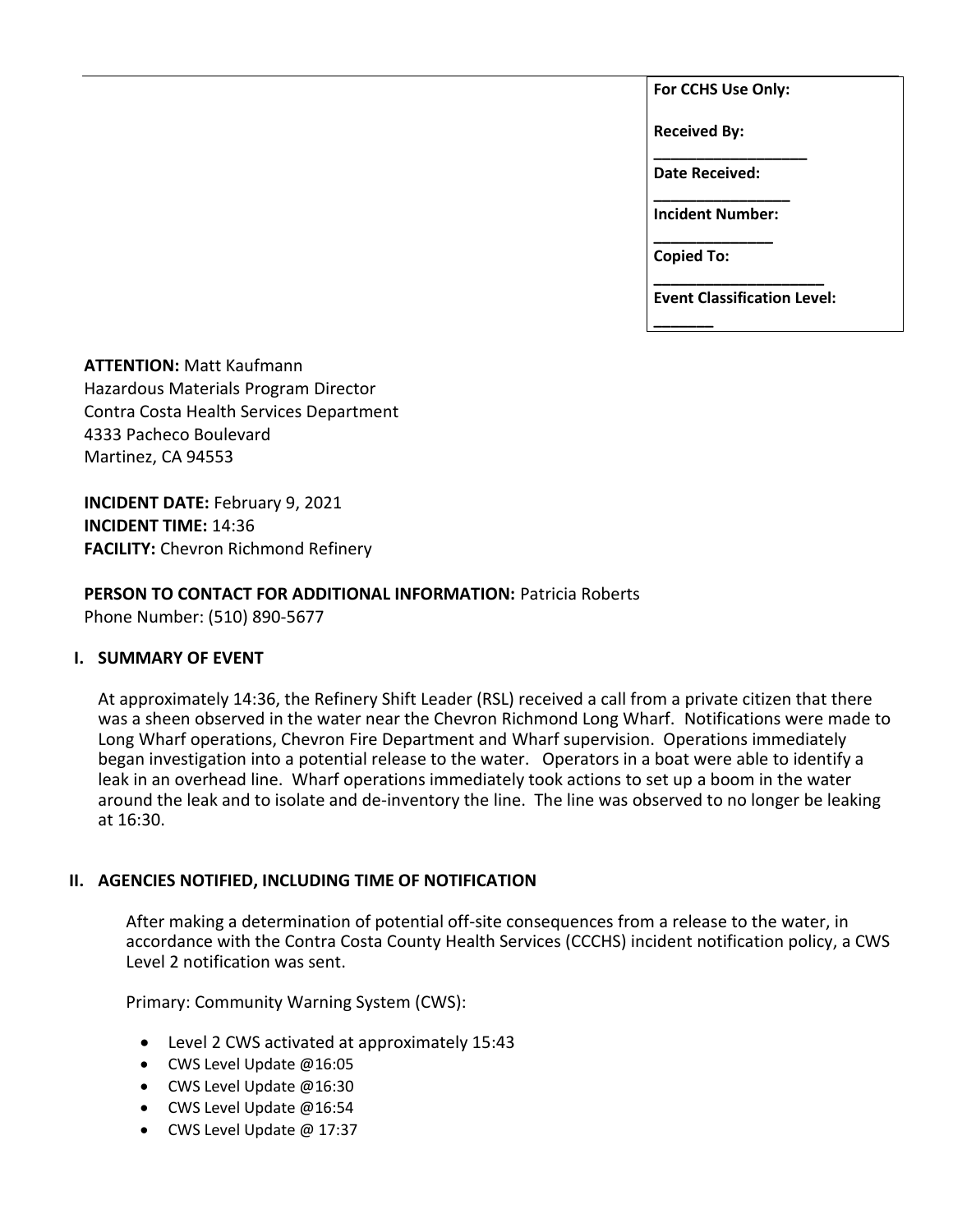Secondary: Subsequent notifications via telephone to the agencies below

| Agency                                 | Person Reached         | <b>Phone Number</b> | Time  |
|----------------------------------------|------------------------|---------------------|-------|
| National Response Center               | Theatt                 | 800-424-8802        | 15:20 |
| <b>State Warning Center California</b> | Nevar                  | 800-852-7550        | 15:25 |
| <b>Emergency Management</b>            |                        |                     |       |
| Agency                                 |                        |                     |       |
| Contra Costa County Health             | <b>Bryant</b>          | 925-335-3232        | 15:35 |
| <b>Services Department</b>             |                        |                     |       |
| <b>US Coast Guard Sector San</b>       | Heaney                 | 415-399-3530        | 15:39 |
| <b>Francisco Command Center</b>        |                        |                     |       |
| CA Dept of Fish and Wildlife $-$       | Message -              | 916-375-8581        | 15:50 |
| Office of Spill Prevention and         | Mike Coyne returned    |                     |       |
| Response                               | call                   |                     |       |
| Contra Costa County Office of          | Heather                | 925-646-4461        | 15:53 |
| <b>Emergency Services</b>              |                        |                     |       |
| <b>Richmond Fire/Police Central</b>    | 284 Deana              | 510-620-6933        | 15:55 |
| Dispatch                               |                        |                     |       |
| <b>CA State Lands Commission</b>       | Message - Chris called | 562-590-5201        | 16:13 |
|                                        | back                   |                     |       |
| <b>Regional Water Quality Control</b>  | Left Messages          | 510-622-2369        | 16:15 |
| <b>Board</b>                           |                        | 510-622-2422        | 18:34 |
|                                        |                        | 510-421-7771        | 18:41 |
| <b>BCDC Oil Spill Program</b>          | Message - Linda called | 415-352-3644        | 16:19 |
|                                        | back                   |                     |       |

# **III. AGENCIES RESPONDING, INCLUDING CONTACT NAMES AND PHONE NUMBERS:**

At this time, we are aware of the following agencies that have responded.

| Bay Area Air Quality Management  | PHARN, ROGER                       | 415-793-0974 |
|----------------------------------|------------------------------------|--------------|
| <b>District</b>                  |                                    |              |
| <b>CDFW-OSPR</b>                 | Caliguire, Michael                 | 916-500-2369 |
|                                  | 12 additional OSPR representatives |              |
| <b>Richmond Fire Department</b>  | Brownlow, Noah                     | 510-778-5028 |
|                                  | 7 additional RFD representatives   |              |
| Contra Costa County Health       | Dwight, Sara                       | 925-464-8477 |
| Services Dept                    | 10 additional CCHS representatives |              |
| East Bay Regional Parks          | Love, Alan                         | 510-881-1833 |
|                                  | 2 additional Park representatives  |              |
| <b>MSRC</b>                      | Albert, Tom                        |              |
|                                  | 1 additional MSRC representative   |              |
| Oiled Wildlife Care Network      | Hawkins, Jennie                    | 530-979-6099 |
| (OWCN)                           | 4 additional OWCN representatives  |              |
|                                  |                                    |              |
| <b>CAL OSHA</b>                  | Saxton, Corey                      | 661-343-1214 |
|                                  |                                    |              |
| Richmond Local Police Department | Stonebraker, Matt                  | 510-672-4529 |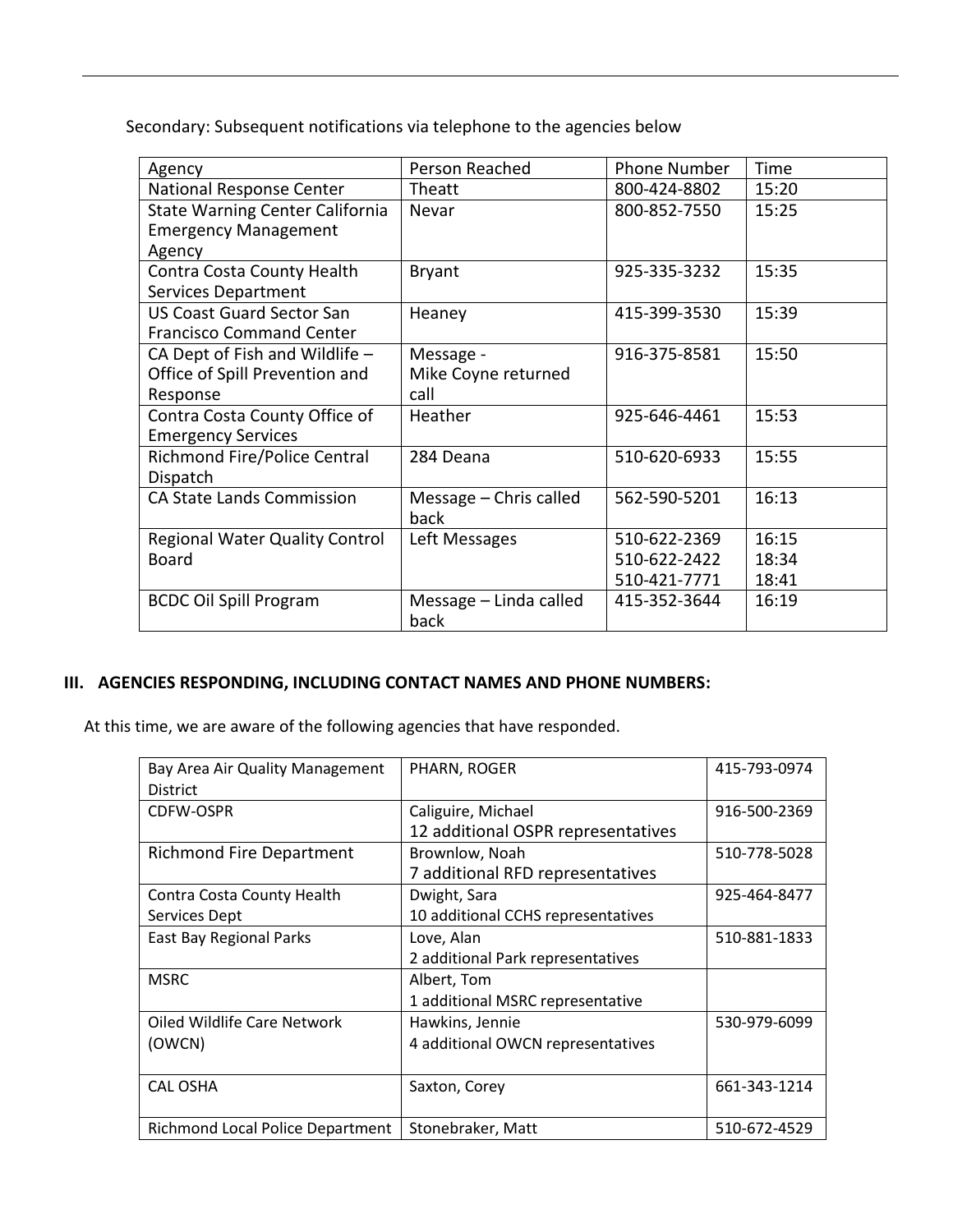| USCG | Bacon, Taylor           | 678-361-7238 |
|------|-------------------------|--------------|
|      | 12 additional employees |              |

### **IV. EMERGENCY RESPONSE ACTION:**

The Chevron Fire Department Incident Command System took lead of the incident for oil spill recovery and clean up.

There was mutual aid (Spill response taskforce) for this event. Everyone listed on the communications responded to this event. Please see section III.

## **V. IDENTITY OF MATERIAL RELEASED AND ESTIMATED OR KNOWN QUANTITIES:**

The quantity of material released is estimated based on currently available information to be between 500 and 750 gallons. The material has been preliminarily characterized based on currently available information to be a diesel type material, with a flash point of 146 F.

## **VI. METEOROLOGICAL CONDITIONS AT TIME OF EVENT:**

| Wind Speed (mph)      | 1 (Long wharf) |
|-----------------------|----------------|
| <b>Wind Direction</b> | 228 SW         |
| (degree)              | (Long Wharf)   |
| Precipitation         | 0.00           |
| (inches)              |                |
| Temperature (F)       | 57 (Gertude)   |

As noted, information based on data received from the Refinery's Long Wharf or meteorological station which is located near Gertrude Street.

#### **VII. DESCRIPTION OF INJURIES:**

There were no injuries associated with this event.

### **VIII. COMMUNITY IMPACT:**

There were no regulatory exceedances based on Ground Level Monitoring data. There are no detects above known health limits based on Air Monitoring data.

|             | Background Prior to and Maximum Concentration Readings During the event |             |                 |
|-------------|-------------------------------------------------------------------------|-------------|-----------------|
|             | Castro Street                                                           | Golden Gate | Gertrude Street |
| $H2S$ (ppb) | 3.23                                                                    | 4.09        | 1.74            |
| Background  |                                                                         |             |                 |
| $@11:00-$   |                                                                         |             |                 |
| 11:59am     |                                                                         |             |                 |
| $H2S$ (ppb) | 3.86                                                                    | 5.44        | 2.19            |
| Max.        |                                                                         |             |                 |

#### **Ground Level Monitoring Data Summary**